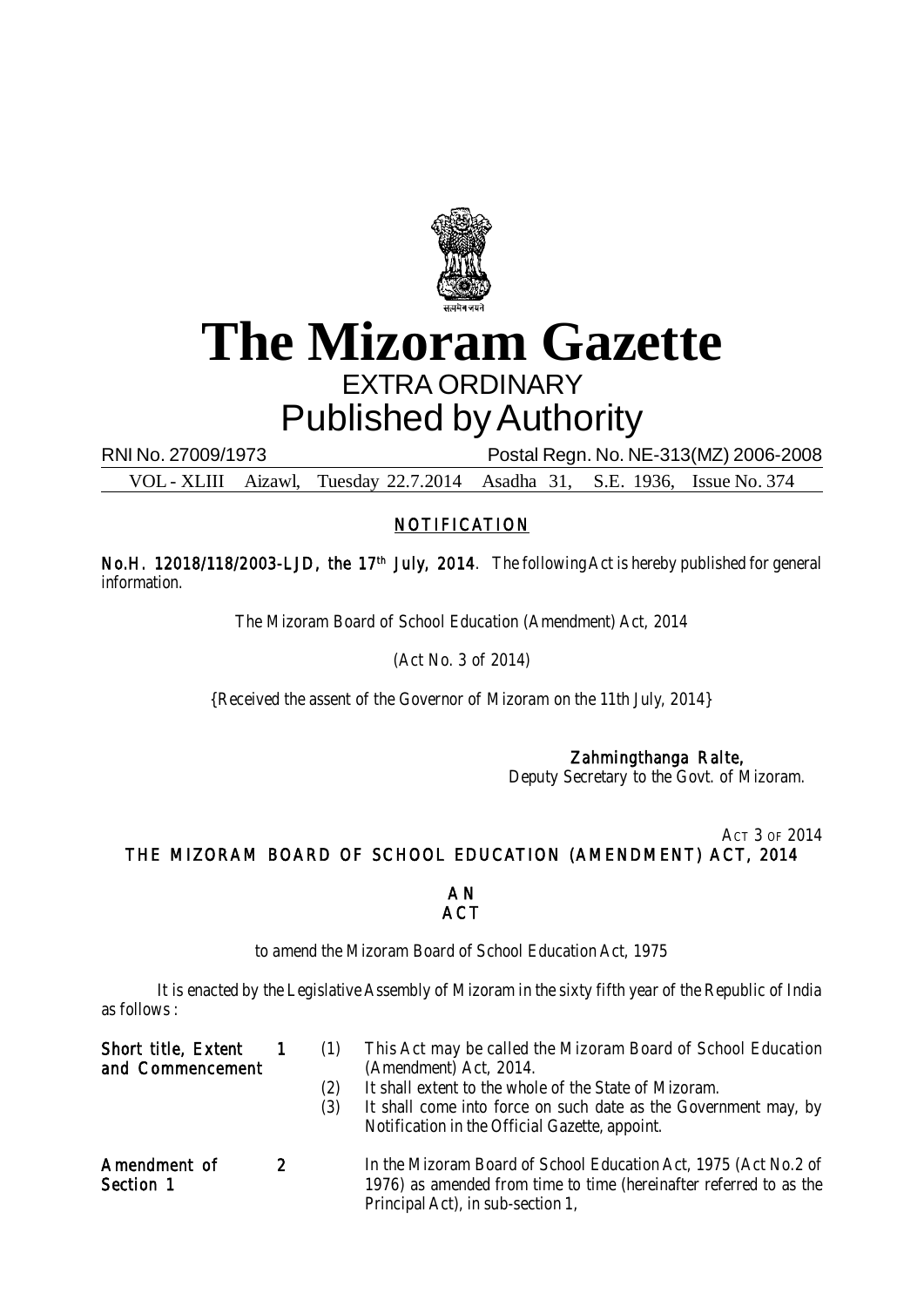| Ex-374/2014               |                                                                                                                                        | $-2-$                                                                                                                                                                                                                                                                                                                                                                                                                                                                                                                                                                                                                                                                                                                                                                                                                                                                                                                                                                                                                                                                                                                                                                                                                                                                                                                                                                                                                                                                                                                                                                                                                                                                                                                                                                                                                                                                                                                                                                                                                                                                                                                                                                                                                                                                                                                                          |
|---------------------------|----------------------------------------------------------------------------------------------------------------------------------------|------------------------------------------------------------------------------------------------------------------------------------------------------------------------------------------------------------------------------------------------------------------------------------------------------------------------------------------------------------------------------------------------------------------------------------------------------------------------------------------------------------------------------------------------------------------------------------------------------------------------------------------------------------------------------------------------------------------------------------------------------------------------------------------------------------------------------------------------------------------------------------------------------------------------------------------------------------------------------------------------------------------------------------------------------------------------------------------------------------------------------------------------------------------------------------------------------------------------------------------------------------------------------------------------------------------------------------------------------------------------------------------------------------------------------------------------------------------------------------------------------------------------------------------------------------------------------------------------------------------------------------------------------------------------------------------------------------------------------------------------------------------------------------------------------------------------------------------------------------------------------------------------------------------------------------------------------------------------------------------------------------------------------------------------------------------------------------------------------------------------------------------------------------------------------------------------------------------------------------------------------------------------------------------------------------------------------------------------|
|                           | (1)<br>(2)                                                                                                                             | Section (2) along with the provison shall be substituted by the<br>following, namely :-<br>"(2) It extends to the whole of the State of Mizoram. Provided that<br>the provisions of this Act relating to the education in the secondary<br>and higher secondary stages shall not be applicable to any institution<br>which affiliates itself to the Council for the Indian School Certificate<br>Examination or the Central Board of Secondary Education so<br>permitted under section 11 of this Act."<br>Sub-section (4) of section 1 along with the proviso shall be deleted.                                                                                                                                                                                                                                                                                                                                                                                                                                                                                                                                                                                                                                                                                                                                                                                                                                                                                                                                                                                                                                                                                                                                                                                                                                                                                                                                                                                                                                                                                                                                                                                                                                                                                                                                                               |
| Amendment of<br>Section 2 | 3<br>"2.<br>(a)<br>(b)<br>(c)<br>(d)<br>(e)<br>(f)<br>(g)<br>(h)<br>(i)<br>(j)<br>(k)<br>(1)<br>(m)<br>(n)<br>(0)<br>(p)<br>(q)<br>(r) | Section 2 of the Principal Act shall be substituted by the following, namely -<br>In this Act, unless the context otherwise requires,<br>"Affiliated" means affiliated by the Board for the admission of<br>privilege of the Board.<br>"Affiliation" means affiliation of schools by the Board;<br>"Board" means the Mizoram Board of School Education established<br>under this Act;<br>"Central Rules" means the Central Civil Services (Classification,<br>Control and Appeal) Rules, 1965, the Central Civil Services (Conduct)<br>Rules, 1972, the Central Civil Services (Temporary Service) Rules,<br>1965 and the Fundamental Rules of the Subsidiary Rules and such<br>other Rules of the Central and the State Government, as may be<br>applicable to the employees of the Government of Mizoram;<br>"Centre Superintendent" means a person appointed by the Board to<br>conduct and supervise examinations of the Board and includes<br>Assistant Superintendent;<br>"Chairman" means the Chairman of the Board;<br>"Committee or sub-committee" means any Committee or Sub-<br>committee constituted under this Act or in accordance with any rules,<br>regulations or bye-laws made thereunder;<br>"Controller of Examinations" means an officer so designated under<br>the Board;<br>"Controlling Authority" means any authority designated as the<br>Controlling Authority of the Board by the Government under sub-<br>section(2) of section $3$ ;<br>"Director (Academic)" means an officer so designated under the Board;<br>"Director of School Education" means the Director of School<br>Education and shall include any other officer authorized by him to<br>perform all or any of the functions of the Director;<br>"District Council" means an Autonomous District Council established<br>by law within Mizoram;<br>"Education Department" means the School Education Department<br>of the Government;<br>"Employee" means an employee working under the Board;<br>"Examination" means an examination conducted by the Board;<br>"Funds" means the Mizoram Board of School Education funds<br>constituted under this Act;<br>"Government" means the State Government of Mizoram.<br>"High School" means a school where general education is imparted<br>to the students of Classes IX and X and prepares students for |
|                           |                                                                                                                                        |                                                                                                                                                                                                                                                                                                                                                                                                                                                                                                                                                                                                                                                                                                                                                                                                                                                                                                                                                                                                                                                                                                                                                                                                                                                                                                                                                                                                                                                                                                                                                                                                                                                                                                                                                                                                                                                                                                                                                                                                                                                                                                                                                                                                                                                                                                                                                |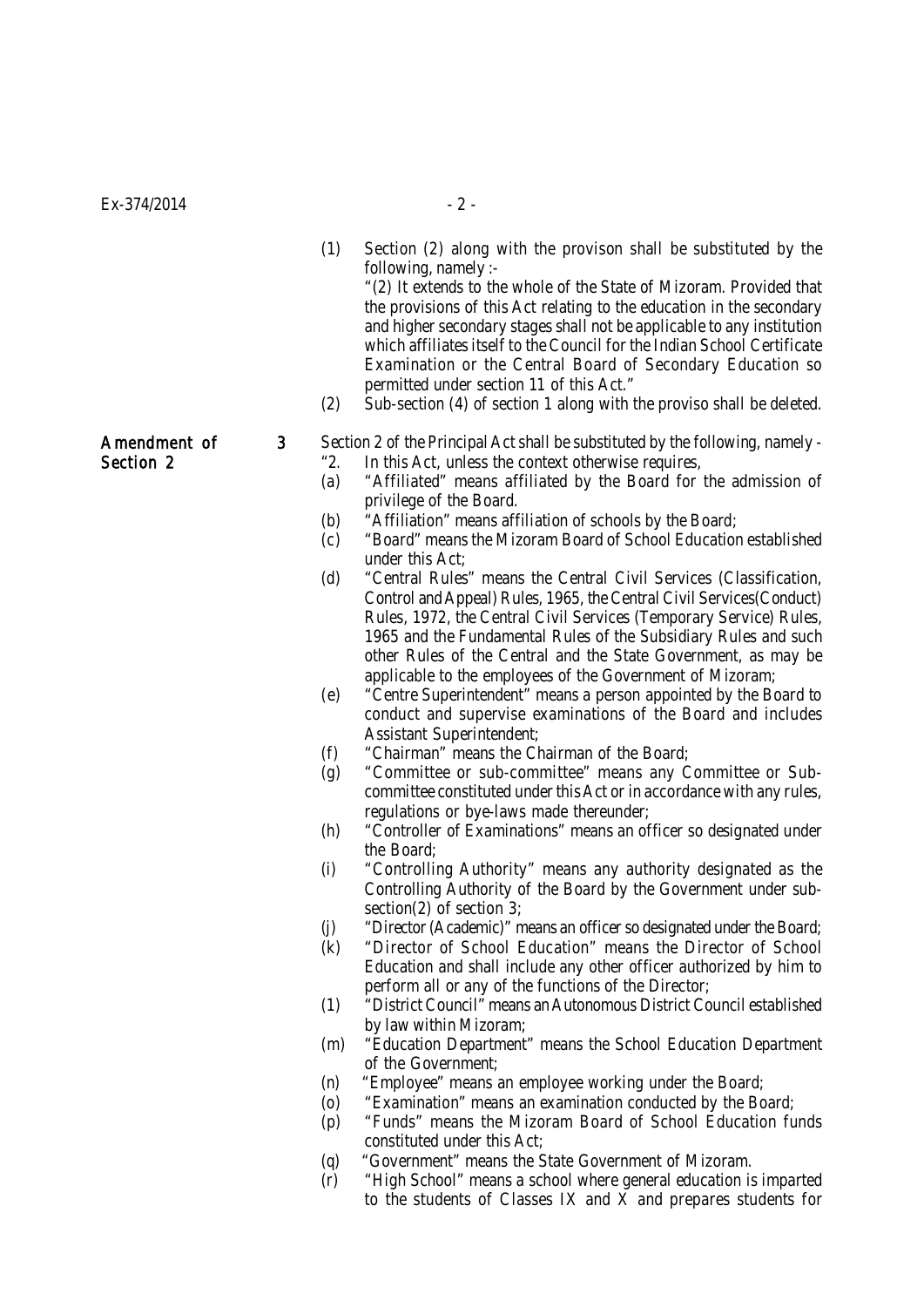Matriculation or High School Leaving Certificate Examination of the Board held at the end of Class X;

- (s) "Higher Secondary School" means a school where general, professional or vocational education is imparted to the students of Class XI and XII and prepares students, for Higher Secondary School Leaving Certificate Examination of the Board held at the end of Class XII;
- (t) "Institution" means any High School or Higher Secondary School and it shall include the District Institute of Education and Training in the State of Mizoram;
- (u) "Invigilator" means a person who assists the Centre Superintendent in conducting and supervising the examination at an examination Centre;
- (v) "Managing Committee" means a duly constituted Managing Committee and recognized by the Board or Government;
- (w) "Notification" means a notification published in the Official Gazette of Mizoram;
- (x) "Prescribed" means prescribed by rules or regulations made under this Act;
- (y) "Professional or Vocational School" means a school or an institution imparting technical or trade or craft education and vocational education;
- (z) "Regulations" means regulations made by the Board under this Act;
- (za) "Rules" means rules made under section 30 of this Act;
- (zb) "School Education" means education imparted to the students in the High Schools and Higher Secondary Schools in the State of Mizoram;
- (zc) "Secretary" means the Secretary of the Board;
- (zd) "State" means the State of Mizoram;
- (ze) "University" means the Mizoram University."
- 
- Amendment of 4 Section 4 of the Principal Act shall be substituted by the following, namely :-
- Section 4 "4.(1) The Board shall consists of the following members namely (a) The Chairman Chairman (b) The Secretary Member Secretary (c) The Director of Higher and Technical Ex-officio Member Education (d) The Director of School Education Ex-officio Member (e) The Director of SCERT Ex-officio Member (f) The Director of Sports & Youth Services Ex-officio Member (g) One Principal of a Govt.College to be Ex-officio Member nominated by the Controlling Authority (h) The Principal, Institute of Advanced Ex-officio Member Studies in Education (i) One of the Principals of the District Ex-officio Member Institute of Education & Training in Mizoram to be nominated by the Director of SCERT (j) One of the District Education Officers in Ex-officio Member the State to be nominated by the Director of School Education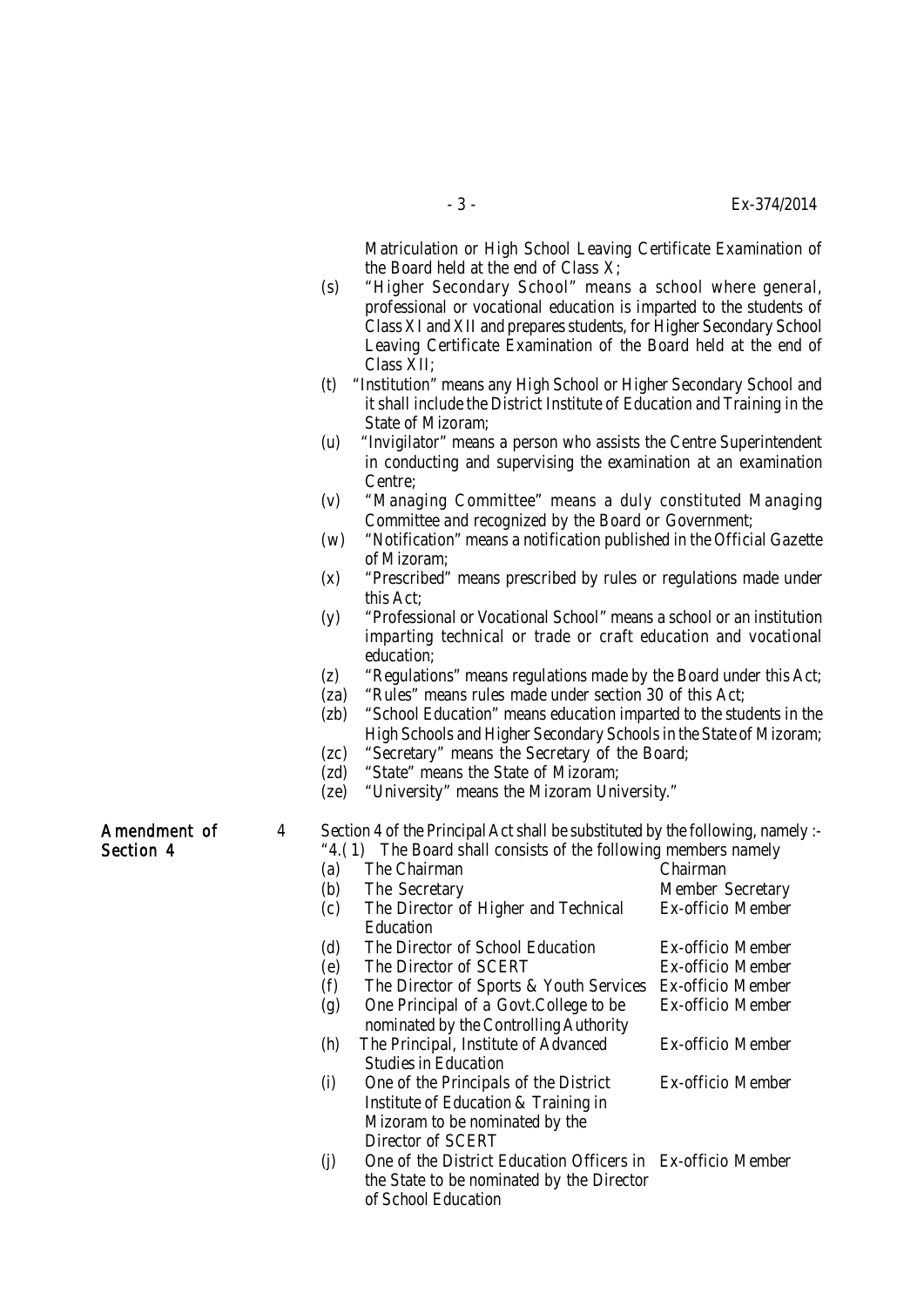|                            |     | (k)<br>Registrar, Mizoram University<br>Ex-officio Member<br>Members to be nominated by the Controlling Authority:<br>(1)<br>One member of the Mizoram Legislative Assembly on the<br>(i)<br>recommendation of the Speaker of the Legislative Assembly;<br>One Principal of Higher Secondary School;<br>(ii)<br>One Headmaster of High School; and<br>(iii)                                                                                                                                                                                                                                                                                                                                                                                                                                                                                                                                                                                                                                                                                                                                                                                                                                                                                                                                                                                                                                                                                                                           |
|----------------------------|-----|---------------------------------------------------------------------------------------------------------------------------------------------------------------------------------------------------------------------------------------------------------------------------------------------------------------------------------------------------------------------------------------------------------------------------------------------------------------------------------------------------------------------------------------------------------------------------------------------------------------------------------------------------------------------------------------------------------------------------------------------------------------------------------------------------------------------------------------------------------------------------------------------------------------------------------------------------------------------------------------------------------------------------------------------------------------------------------------------------------------------------------------------------------------------------------------------------------------------------------------------------------------------------------------------------------------------------------------------------------------------------------------------------------------------------------------------------------------------------------------|
|                            | (2) | One lady educationist.<br>(iv)<br>The Director (Academic) and the Controller of Examinations shall be entitled<br>to attend and speak at any meeting of the Board but shall not be entitled to<br>vote there at.                                                                                                                                                                                                                                                                                                                                                                                                                                                                                                                                                                                                                                                                                                                                                                                                                                                                                                                                                                                                                                                                                                                                                                                                                                                                      |
|                            | (3) | The Board shall have power to co-opt not more than two from amongst the<br>distinguished or eminent educationists.                                                                                                                                                                                                                                                                                                                                                                                                                                                                                                                                                                                                                                                                                                                                                                                                                                                                                                                                                                                                                                                                                                                                                                                                                                                                                                                                                                    |
|                            | (4) | The Board as constituted in sub-section (1), except the co-opted members<br>in sub-section (3), shall function as Governing Body of the Board.                                                                                                                                                                                                                                                                                                                                                                                                                                                                                                                                                                                                                                                                                                                                                                                                                                                                                                                                                                                                                                                                                                                                                                                                                                                                                                                                        |
|                            | (5) | If by such date as may be prescribed, any of the concerned authorities fail<br>to nominate member or members as provided in sub-section (1), the<br>Chairman shall have power to appoint such member or members:                                                                                                                                                                                                                                                                                                                                                                                                                                                                                                                                                                                                                                                                                                                                                                                                                                                                                                                                                                                                                                                                                                                                                                                                                                                                      |
|                            |     | Provided that in the case of the Legislative Assembly, if the said Assembly<br>has been dissolved, the Controlling Authority shall appoint a suitable person<br>to be a member to hold office until the said Assembly is reconstituted and<br>regular representative is recommended and a person appointed under this<br>sub-section shall be deemed to be a member of the Board.                                                                                                                                                                                                                                                                                                                                                                                                                                                                                                                                                                                                                                                                                                                                                                                                                                                                                                                                                                                                                                                                                                     |
| Amendment of<br>Section 9  | 5.  | In section 9 of the Principal Act, sub-section $(l)(i)$ shall be substituted by<br>the following, namely -<br>"(I)(i) The Board shall meet at least once a year and may be convened to<br>meet more than once in the year.                                                                                                                                                                                                                                                                                                                                                                                                                                                                                                                                                                                                                                                                                                                                                                                                                                                                                                                                                                                                                                                                                                                                                                                                                                                            |
| Amendment of<br>Section 11 | 6.  | Section 11 of the Principal Act shall be substituted by the following, namely -<br>"11. The Board shall have, subject to any general or special order of the<br>Government, the provision of this Act and any rules made thereunder, the<br>power to regulate, supervise and control school education in Mizoram, and<br>in particular the Board shall have the following powers and duties namely -<br>to prescribe courses of instruction including practice teaching,<br>(i)<br>practical work and the like, where necessary, for High Schools, Higher<br>Secondary Schools, the District Institutes of Education and Training<br>and Professional and Vocational Schools;<br>to conduct and supervise examinations based on such courses<br>(ii)<br>mentioned in (i) above and to conduct and supervise such other<br>examinations as may be decided by the Board from time to time;<br>to admit to its examination on conditions that may be prescribed by<br>(iii)<br>regulations, candidates, who have pursued the prescribed courses of<br>instruction whether at a school or privately, who may be eligible as<br>per regulations, framed under this Act and also to take such disciplinary<br>action against candidates as may be prescribed by regulations;<br>to register students and issue them Registration Cards on payment<br>(iv)<br>to the Board of such fees as may be prescribed;<br>to demand and receive such fees as may be prescribed by regulations;<br>(V) |

(vi) to publish the results of its examinations;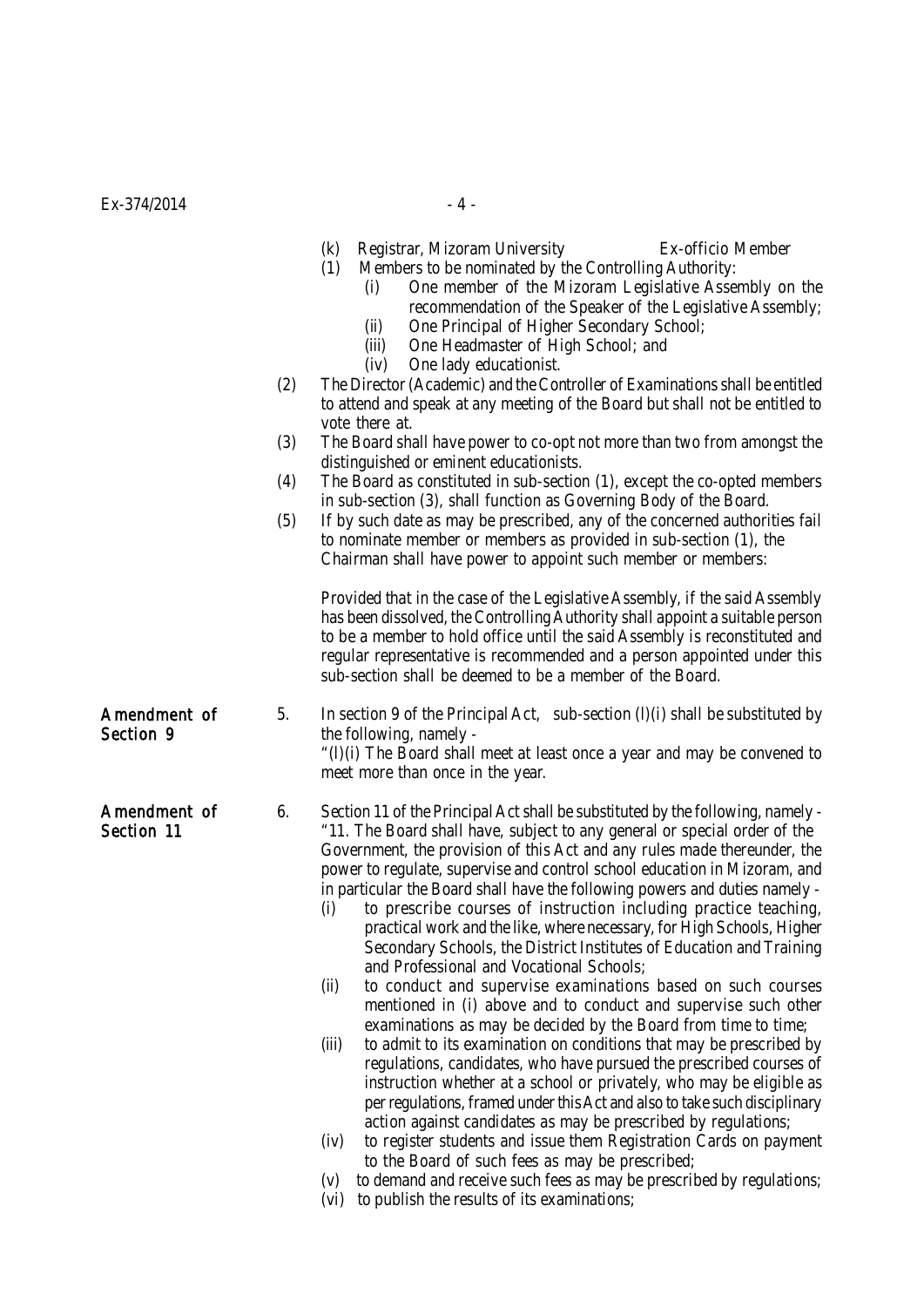- (vii) to grant certificates to person who:
	- (a) have pursued and passed a course of study in an institution admitted to the privilege of affiliation by the Board; OR
	- (b) are teacher in affiliated schools in Mizoram and have passed the examinations of the Board

OR

- (c) have studied privately under conditions laid down by the Board and have passed the examinations of the Board;
- (viii) to institute and award scholarships, prizes and the like;
- (ix) to prescribe, prepare, publish and select text books and supplementary books or to cause to prepare or publish selected text books for any or all of its prescribed courses for its various examination;
- (x) to lay down conditions for affiliation of schools which are preparing candidates for various school courses and such other courses including District Institute of Education and Training as may be prescribed by regulations;
- (xi) to affiliate High Schools, Higher Secondary Schools, and District Institute of Education and Training in Mizoram and to withdraw such affiliation on grounds considered reasonable by the Board subject to the provision of the regulations made under this Act;
- (xii) to issue permission, in the form of a no-objection certificate, to any educational institutions, in Mizoram, desirous of seeking affiliation to any other Board or Council other than Mizoram Board of School Education;
- (xiii) to take such disciplinary action as it thinks fit against institutions as prescribed by regulations;
- (xiv) to adopt measures for study and examinations of problems in the field of school education and teacher's training and professional and vocational schools;
- (xv) to advise government on physical, moral and social welfare of students in affiliated institutions and to prescribe conditions for their residence and discipline;
- (xvi) to organize seminars, trainings, workshops and provide in-service teacher training courses;
- (xvii) to receive grants from the Government and donations from private individuals and other Non-Government or Semi-Government Bodies or Central Government for specific or general purposes;
- (xviii) to seek for report from the Director of School Education on the conditions of affiliated institutions or other institutions applying for affiliation;
- (xix) to advise Government on re-organisation and development of school education, pre-service and in-service teacher training courses under the District Institutes of Education and Training and Professional or Vocational School courses;
- (xx) to advise the Government relating to any matter within the provisions of this Act on which the Government may consult the Board;
- (xxi) to appoint officers and other employees of the Board except the Chairman and the Secretary who shall be appointed by the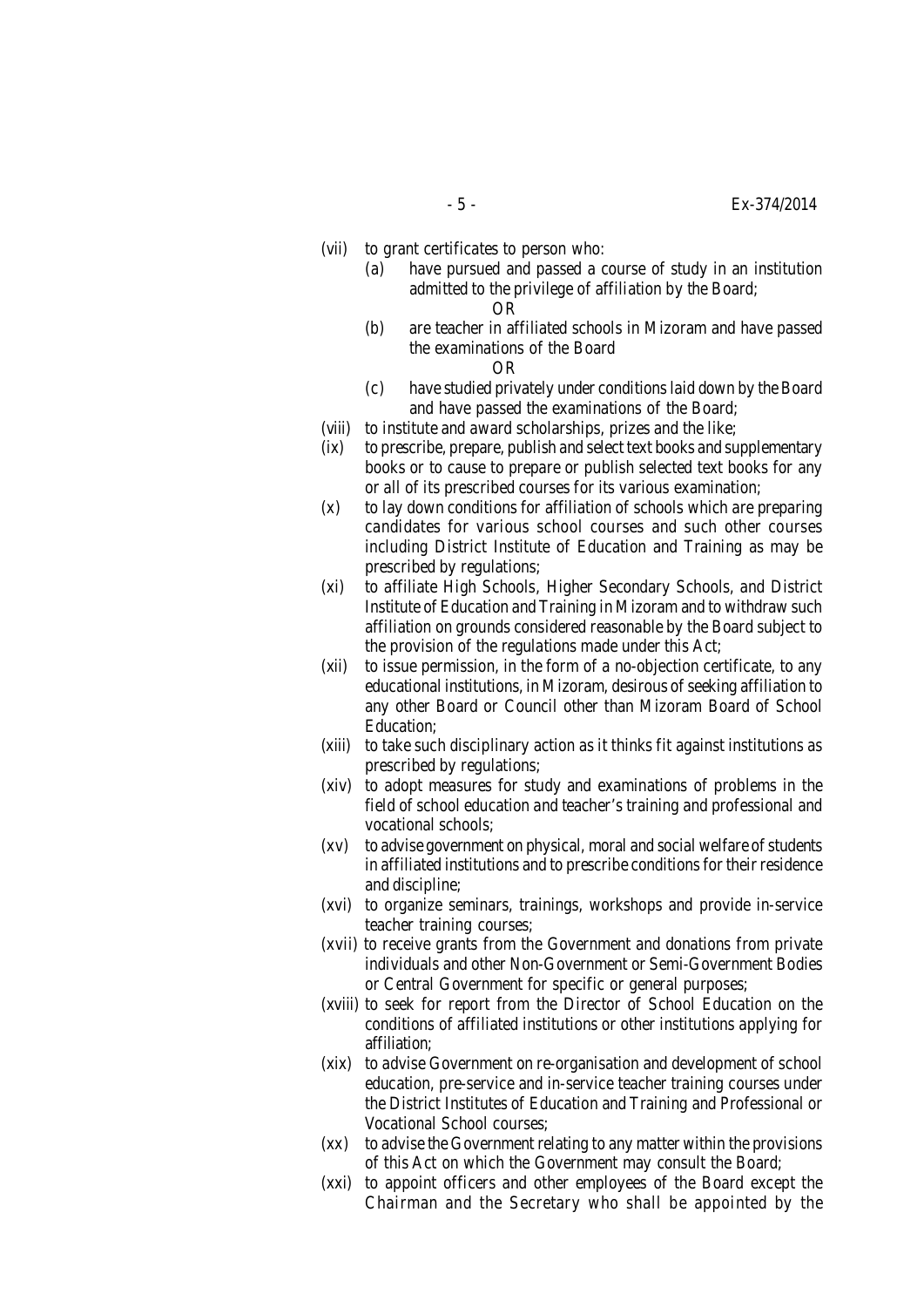Government and prescribe, by regulations, the terms and conditions of their service;

- (xxii) to take such disciplinary actions as it thinks fit against the officers and employees of the Board as may be prescribed;
- (xxiii) to enter into agreement with any financial institution or any scheduled bank to enable its officers and employees enjoy the facility of house building and other advances.
- (xxiv) to institute by regulations for the benefits of its officers and other employees such as pension, gratuity and provident fund as it may deem fit, in such manner, and subject to such conditions, as may be prescribed by regulations;
- (xxv) to delegate all or any of its powers to any Committee or Sub-Committee constituted under this Act, and to any of its officers;
- (xxvi) to administer the funds;
- (xxvii)to cause an inspection, to be made by such person or persons as the Board may nominate, of non-affiliated institutions applying for affiliation as also of any of its affiliated institutions if and as considered necessary;
- (xxviii) to invest surplus funds of the Board in Government securities or Defence Bonds or in fixed deposits in approved Scheduled Banks or Reserve Bank;
- (xxix) to receive, purchase and hold any property moveable or immoveable which may become vested in it, and to dispose of all or any of the property, moveable or immoveable belonging to it, and also do all other acts incidental or appertaining thereto;
- (xxx) to do all such acts and things as may be necessary in order to further the objects of the Board as a body established to regulate, supervise and maintain the standard of school education, professional or vocational schools and District Institutes of Education and Training;
- (xxxi) to issue order to all heads of its affiliated institutions and demand compliance thereof to render such cooperation and help as may be asked for by a Centre Superintendent in conducting Board's Examinations.
- (xxxii)to cause an assessment of insitutions and to give accreditation accordingly,
- (xxxiii) to set up or close Regional Office or offices and delegate by regulations functions and powers to such office or offices for better and easier conduct of the Board's work within the region covered by it".
- Amendment of 7 The first proviso to sub-section (1) of section 15 of the Principal Act shall Section 15 be substituted by the following, namely -"Provided that the person to be appointed as Chairman shall be atleast a Master Degree holder from a recognised University and must have at least twenty years of experience in the field of education out of which at least 5 years shall be in educational administration or the Board".

Amendment of 8 Sub-section (1) of section 17 along with proviso of the Principal Act shall Section 17 be substituted by the following, namely -"17.(1) The Secretary shall be a whole-time officer appointed by the Government on such terms and conditions as may be prescribed by regulations".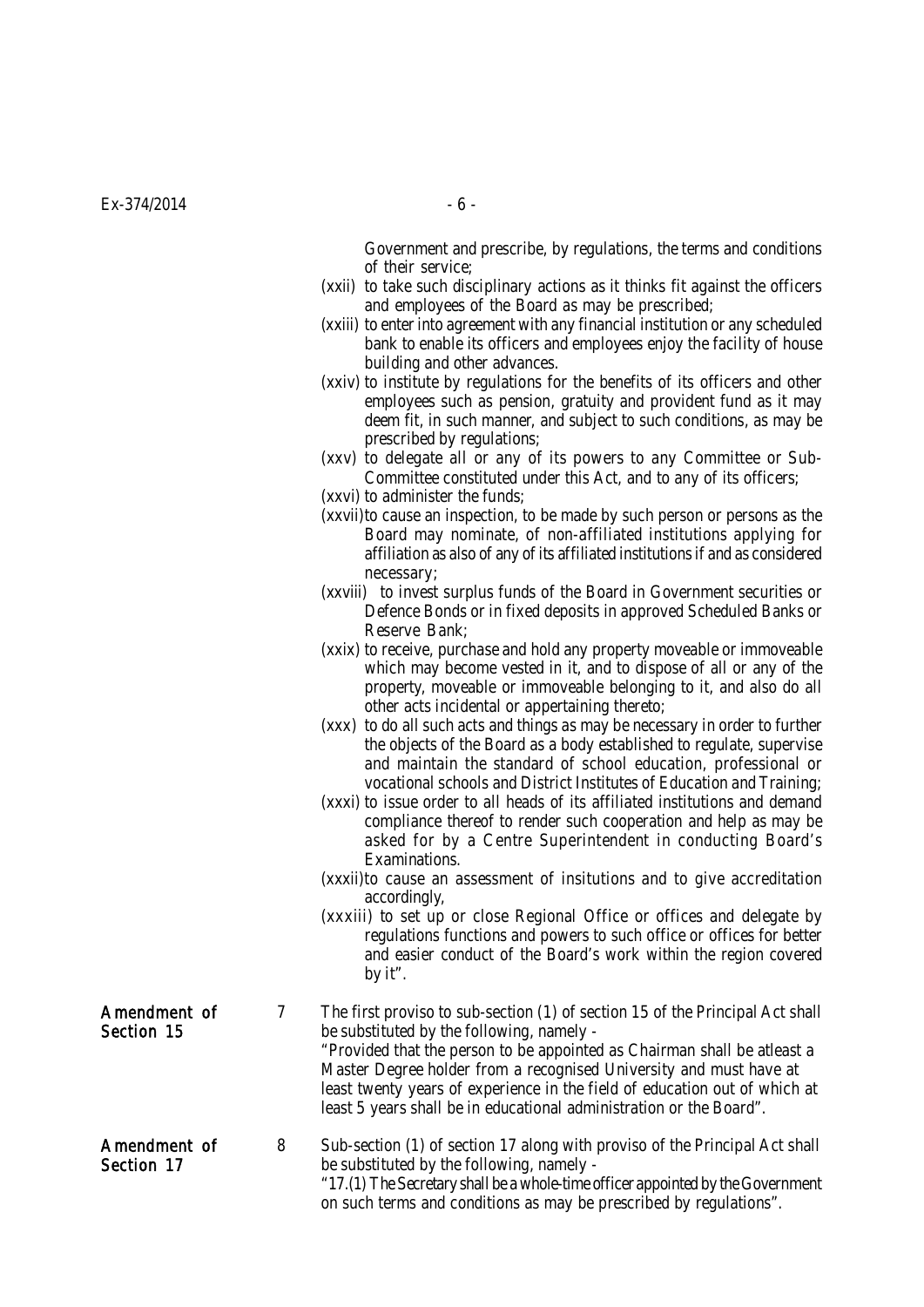| <b>SECTION ST</b>          | (i)<br>(ii)<br>(iii)<br>(v)                      | the following, namely -<br>"21. (1) As soon as may be after the Board is established it shall appoint<br>the following committees, namely:-<br>the Examination Committee;<br>the Finance Committee;<br>the Syllabus Committee;<br>(iv)<br>the Affiliation Committee;<br>such other Committees or Sub-committees as it may deem necessary<br>for the proper execution of its business".                                                                                                                                                                                                                                                                                                                                                                                                                                                                                                                                                                                                                                                                                                                                                                                                                                                                                                                                                                                                                                                                                                                                                                                                                                                                                                                                                                                                                                                                                                                                                                                                              |
|----------------------------|--------------------------------------------------|-----------------------------------------------------------------------------------------------------------------------------------------------------------------------------------------------------------------------------------------------------------------------------------------------------------------------------------------------------------------------------------------------------------------------------------------------------------------------------------------------------------------------------------------------------------------------------------------------------------------------------------------------------------------------------------------------------------------------------------------------------------------------------------------------------------------------------------------------------------------------------------------------------------------------------------------------------------------------------------------------------------------------------------------------------------------------------------------------------------------------------------------------------------------------------------------------------------------------------------------------------------------------------------------------------------------------------------------------------------------------------------------------------------------------------------------------------------------------------------------------------------------------------------------------------------------------------------------------------------------------------------------------------------------------------------------------------------------------------------------------------------------------------------------------------------------------------------------------------------------------------------------------------------------------------------------------------------------------------------------------------|
| Amendment of<br>Section 22 | 10<br>(i)<br>(ii)<br>(iii)<br>(v)<br>(x)<br>(xi) | In section 22 of the Principal Act, sub-section (2) and (3) shall be substituted<br>by the following, namely -<br>"22. (2) In particular, and without prejudice to the generality of the foregoing<br>powers, the Board may make regulations for all or any of the matter, namely :-<br>laying down the procedure to be observed for the conduct of its<br>meetings and to fix the number of the members required to form a<br>quorum in meetings of its committees;<br>the conduct of examination including the appointment of paper-setters,<br>moderators, coders, examiners, scrutinizers, tabulators, centre-<br>superintendents, invigilators and their duties, powers and remunerations;<br>the conditions under which candidates shall be admitted to the<br>examinations of the Board;<br>the conditions under which the students shall be registered by<br>(a)<br>the Board;<br>the conditions under which the Board may affiliate institutions for<br>(iv)<br>the purposes of its examinations;<br>the courses of study to be followed in the higher secondary schools<br>and high schools and the courses of study for other examinations<br>that may be conducted by the Board;<br>the conditions for the award of the certificates and diplomas of the Board;<br>(vi)<br>the institution of scholarship and prizes;<br>(vii)<br>the selection or co-option of member of the Board and its committees;<br>(viii)<br>the constitution, powers and duties of committees set up by the Board;<br>(ix)<br>the creation of posts and appointment of employees of the Board<br>and the conditions of their services;<br>the provision of provident fund and other retirement benefits for the<br>employees of the Board; and<br>(xii)<br>all matters which, by this Act, are to be, or may be, provided for by<br>regulations;<br>provided that the regulations made by the Board or any amendments<br>thereto shall not take effect untill have received the approval of the<br>Government. |
|                            | (3)                                              | The Board and its committees may make bye-laws, consistent with<br>Act, and rules and regulations made thereunder for the following<br>purposes, namely: -<br>laying down the procedure to be observed at their meetings;<br>(i)<br>(ii)<br>providing for all other matters solely concerning the Board<br>and its committees and not provided for by this Act, and rules<br>and requilations made thereunder                                                                                                                                                                                                                                                                                                                                                                                                                                                                                                                                                                                                                                                                                                                                                                                                                                                                                                                                                                                                                                                                                                                                                                                                                                                                                                                                                                                                                                                                                                                                                                                       |

Amendment of 9 In section 21 of the Principal Act, sub-section (1) shall be substituted by Section 21 and the following, namely -

- meetings and to fix the number of the members required to form a
- moderators, coders, examiners, scrutinizers, tabulators, centre-
- -
- (iv) the conditions under which the Board may affiliate institutions for
- (v) the courses of study to be followed in the higher secondary schools and high schools and the courses of study for other examinations
- 
- 
- 
- (x) the creation of posts and appointment of employees of the Board
- (xi) the provision of provident fund and other retirement benefits for the
- 

- Act, and rules and regulations made thereunder for the following
	-
	- (ii) providing for all other matters solely concerning the Board and its committees and not provided for by this Act, and rules and regulations made thereunder;